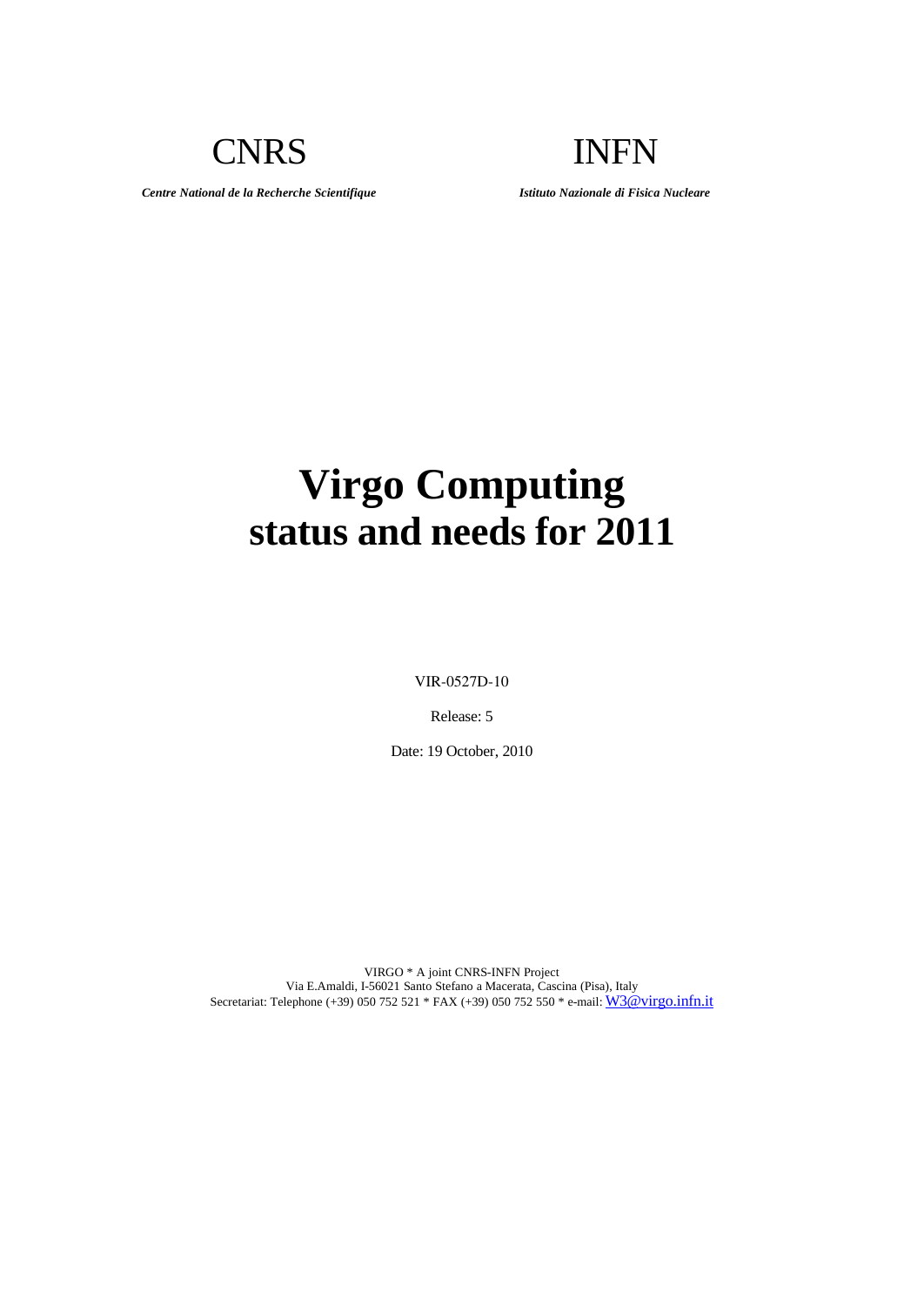

## **CHANGE RECORD**

| Issue/Rev | Date       | Section affected | Reason/remarks                                                                                                                                                                                     |
|-----------|------------|------------------|----------------------------------------------------------------------------------------------------------------------------------------------------------------------------------------------------|
|           | 28/09/2010 | all              | Initial release by MA Bizouard                                                                                                                                                                     |
|           | 4/10/2010  | all              | Inputs from Pia Astone, Alberto<br>Colla, Fulvio Ricci, Gianluca Guidi,<br>Giancarlo Cella, Tania Regimbau,<br>Giovanni Prodi, Frderique Marion,<br>Elena Cuoco, Didier Verkindt, Loic<br>Rolland. |
|           | 13/10/2010 | all              | MA Bizouard                                                                                                                                                                                        |
|           | 17/10/2010 | all              | Antonella Bozzi, MA Bizouard                                                                                                                                                                       |
|           | 19/10/2010 | All              | J. Colla, A. Bozzi, MA Bizouard                                                                                                                                                                    |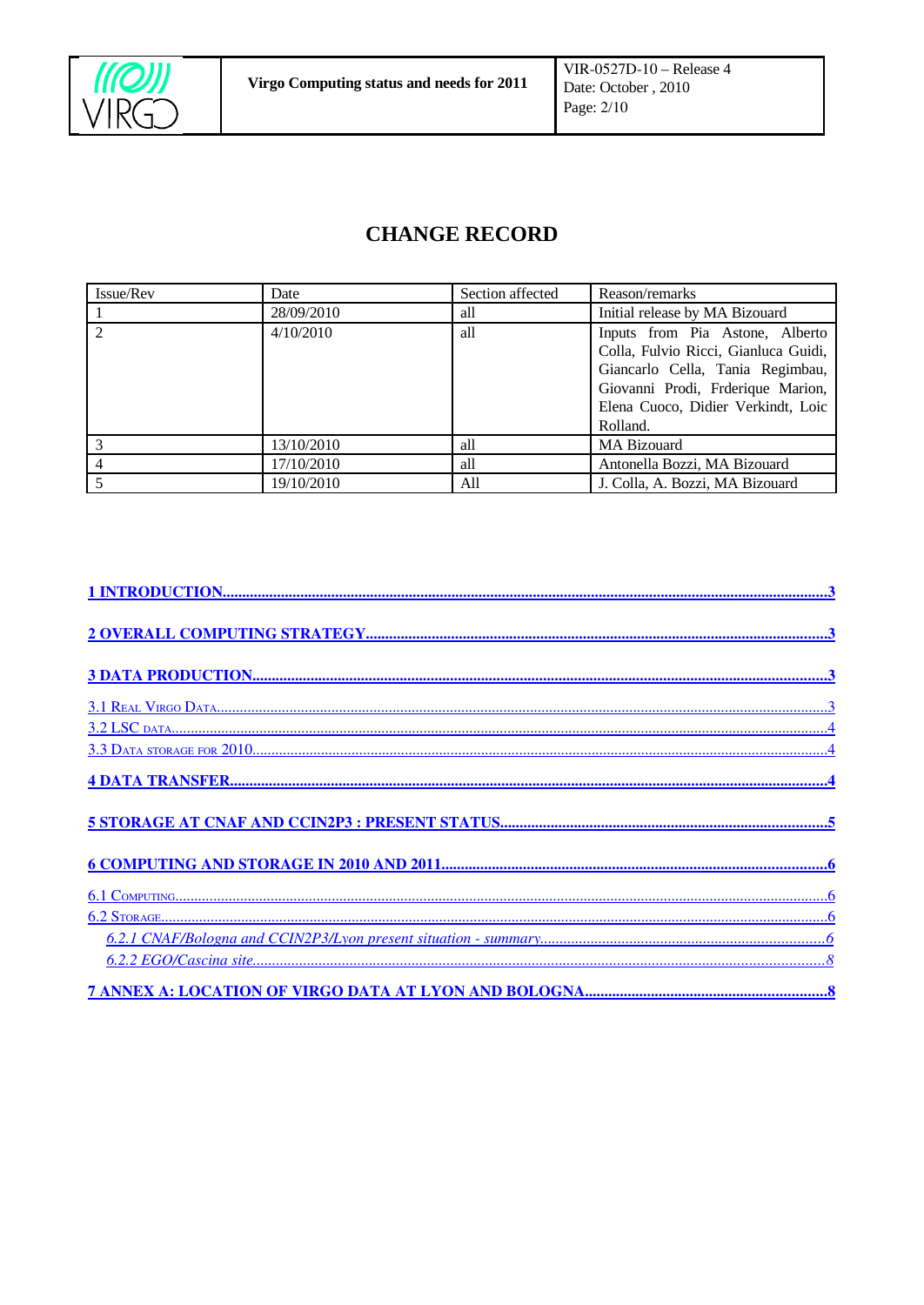

## <span id="page-2-3"></span>**1 Introduction**

This note describes in short the computing resources and the required computing needs for 2011. It also provides a record of what has been used by Virgo over the recent years.

## <span id="page-2-2"></span>**2 Overall computing strategy**

The purpose of each computing site involved in the process of the Virgo data analysis is recalled in the Virgo notes VIR-016A-08, VIR-088A-08, VIR-0640A-09.

While the two national Computing Centers (CC) of CNAF/Bologna and CCIN2P3/Lyon are mainly used for off-line analysis, the EGO/Cascina site is the data production place in which the data are provisionally stored before being transferred to the final repositories of Lyon and Bologna. Nonetheless, data analysis is also performed in Cascina to support detector commissioning, to monitor the status of the machine and to perform the on-line/in-time analysis for all transient signals.

Most of the analyses are being carried at Bologna and Lyon or in LIGO Scientific Collaboration clusters (which can also be accessed via GRID), but also other computing resources are used. In particular, the use of GRID allows to transparently access other resources both completely or partially dedicated to Virgo. Among these we mention the Roma 416 cores farm, which is the official Virgo Tier-2 site, Pisa, Perugia, APC in Paris, NIKHEF and RMKI in Budapest. At the moment, GRID resources are mainly used for continuous signal and stochastic background searches.

In order to ease the access to data, the most recent data (and the most read) are stored on disk (gpfs disk or cache disk of mass storage system). Older data (or not recently accessed) are available only from mass storage system. The challenge of this document for what concerns storage is to be able to estimate the volume of data that Virgo will produce and the volume of data that will be requested by data analysis in the coming year.

## <span id="page-2-1"></span>3 Data production

#### <span id="page-2-0"></span>**3.1 Real Virgo Data**

Since 2007 Virgo has alternated periods of Science data taking (Science run) with commissioning or shutdown periods. Table 1 reminds the different periods. Raw data, trend data, 50Hz data, h(t) data and Reduced Data Sets (RDS). For VSR2 RDS containing  $\sim$  20 Em channels plus Pr\_B1\_Acp has been produced offline to allow the Continuous Wave group to run Line Search alogorithm on LSC clusters (RDS have been transfered to LIGO). Usually raw data and h(t) data are stored in CC only when Virgo is in Science Mode. This happens during runs or astrowatch periods. On demand, rawdata data outside run or astrowatch periods can be transfered to CCs in order to save interesting data for commissioning (Cascina circular buffer is only 6-month large). Trend data and 50 Hz data are transfered and stored permanently in Lyon and Bologna computing centers.

| Name             | Dates                     | Number of<br>days | Rawdata rate<br>(compressed) MB/s | Raw data volume<br>(TB <sup>1</sup> ) | h(t) volume<br>(TB) | RDS volume<br>(TB) |
|------------------|---------------------------|-------------------|-----------------------------------|---------------------------------------|---------------------|--------------------|
| VSR1             | May 18 2007 – Oct 1 2007  | 136               | 6.2                               | 76                                    | 4.94                | $\bf{0}$           |
| VA1              | Aug 5 2008 - Aug 18 2008  | 14                | 6.8                               | 7.6                                   | 0.08                | $\bf{0}$           |
| C8               | Dec 15 2008 - Dec 18 2008 | $\overline{4}$    | 6.7                               | 1.7                                   | 0                   | $\theta$           |
| $V A2^2$         | Apr 10 2009 - Apr 13 2009 | 4                 | 10.4                              | 1.9                                   | 0                   | $\theta$           |
| VSR <sub>2</sub> | Jul 7 2009 - Jan 8 2010   | 192               | 10.4                              | 164                                   | 6.1                 | 1.6                |
| VSR3             | Aug 11 2010 - Oct 20 2010 | 72                | 11.3                              | 74 (*)                                | $1.5(*)$            | $1(*)$             |
| VA3              | Oct 20 $2010 - xxx$       | Xх                | 11.3                              | Xx                                    | Xx                  | $\bf{0}$           |

Table 1: Virgo Science (VSR) and commissioning (C) and astrowatch (VA) runs since 2007. (\*) means that we give a prediction for the end of the period. VSR3 RDS are not yet generated.

<span id="page-2-4"></span><sup>&</sup>lt;sup>1</sup> 1TB = 10<sup>12</sup> Bytes following IEEE 1541-2002 standard. The unit TiB ( $2^{40}$  Bytes) still usd by CCIN2P3 and EGO.

<span id="page-2-5"></span><sup>&</sup>lt;sup>2</sup>Available only at CNAF (need to be transfered)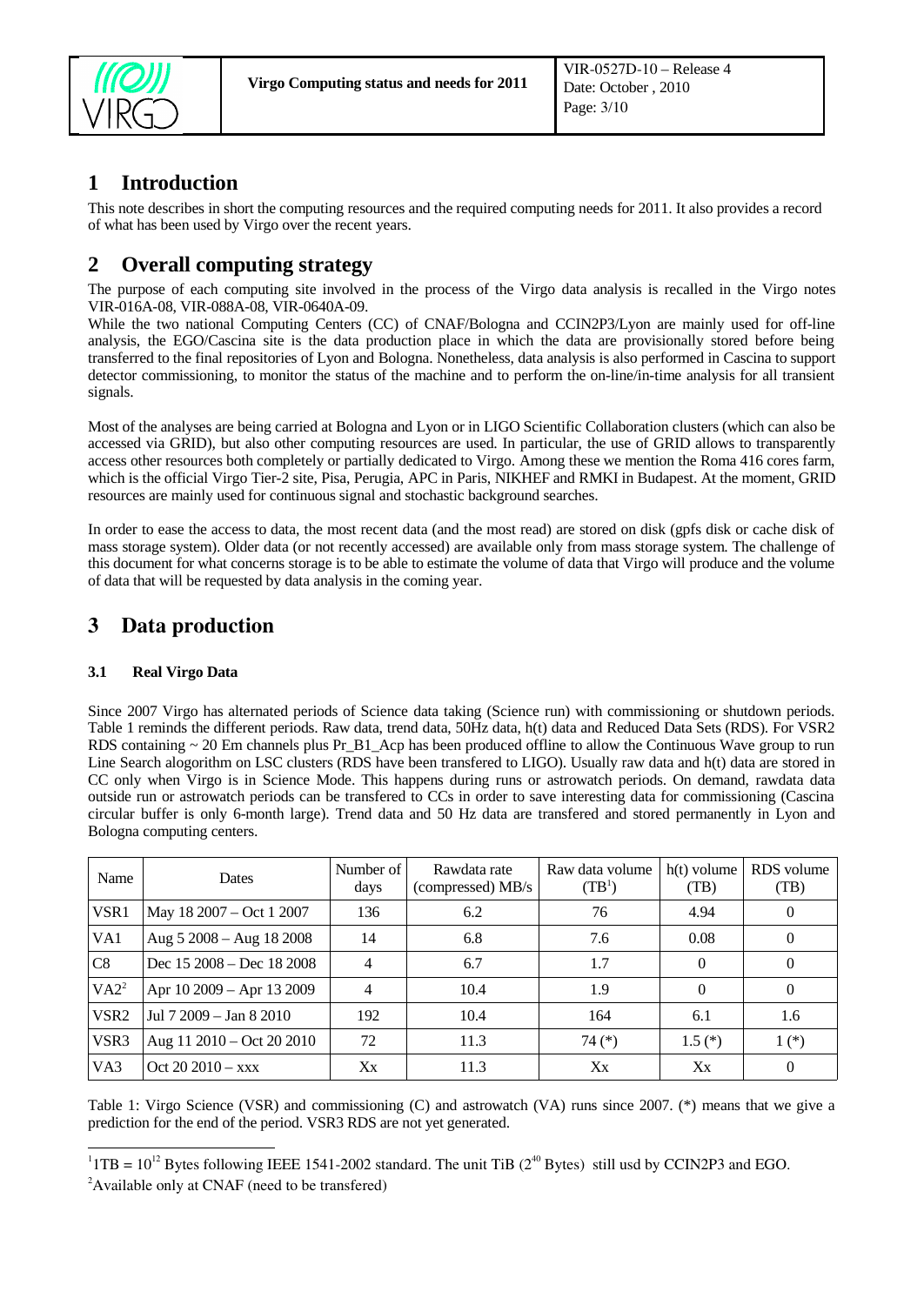

Table 2 shows the volume of 50 Hz and trend data transfered and stored in CCs. These streams are stored in HPSS since 2000 at Lyon. They are stored on disk at CNAF since a more recent date.

|               | Trend data (TB)  | 50Hz data (TB) |
|---------------|------------------|----------------|
| 2007          | 0.45             | 4.3            |
| 2008          | 0.43             | 3.8            |
| 2009          | 0.57             | 5.2            |
| 2010          | $0.44$ (Oct 1st) | 3.8 (oct 1st)  |
| 2010 forecast | $0.7$ $(*)$      | $5.5(*)$       |

Table 2: 50 Hz and trend data stored at CCIN2P3 and CNAF. (\*) means that we give a prediction for the end of the period.

### <span id="page-3-2"></span>**3.2 LSC data**

We receive and store in the CCs, h(t) from LIGO detectors. The volume is very similar to Virgo h(t) data stream. Numbers are given in Table 3. A shutdown of the LIGO detectors will occur on 2010 oct  $20<sup>th</sup>$  for few years of installation of Advanced LIGO. For 2011 no data from LIGO will be transfered to the CCs. Onthe other hand, mock data challenge data set produced by LIGO might be available regularly from 2011 up to Advanced LIGO first science run. The volume is expected to be small.

| Name.                 | dates                    | Number of days | Volume (TB) |
|-----------------------|--------------------------|----------------|-------------|
| S5 (H1, H2, L1)       | May 18 2007 – Oct 1 2007 | 136            |             |
| $S6(a+b+c+d)$ (H1,L1) | Jul 7 2009 – Oct 20 2010 | 471            | $10(*)$     |

Table 3: LSC run data volume. (\*) means numbers are based on prediction. Note that we plan to delete first C00 LIGO data files that have been transfered at the beginning of the run. That represents 1-2 TB that do not appear in this table.

#### <span id="page-3-1"></span>**3.3 Data storage for 2010**

Contrary to the initial plans, VSR3 run will stop on October  $20<sup>th</sup> 2010$ . After this date, Virgo will focus on commissioning activities until at least Christmas. However, Virgo will take Science data during nights and week-ends when the detector is stable enough (astrowatch mode) with minimal support. The Science duty cycle would be thus largely reduced. However rawdata and h(t) data will be saved hence transfered to CCs as for VA3 (Virgo Astrowatch 3). Trend and 50 Hz data will be transfered to CCs regardless the status of the interferometer

It is also foreseen to reprocess VSR3 h(t) data before the end of 2010. This will double the volume of VSR3 h(t) data. VSR3 RDS data stream (1TB) will also be produced and transfered to CC as soon as VSR3 is over.

In this scenario the volume of rawdata and h(t) data produced from january  $1^{st}$  up to october  $20^{th}$  will be 80 (Virgo)+10 (LSC) TB (end of VSR3/S6 runs). The volume of trend and 50Hz data should be of 6 TB at the end of 2010. For the period after october 20<sup>th</sup> – december 31<sup>th</sup> 2010, assuming a duty cycle of 60%, the volume of data transfered to CCs will be ~40 TB (raw)  $+ \sim 1$  TB (h(t)).

#### **Total: ~ 100 + 40 TB.**

In VIR-0640A-09, 237 (rawdata+h(t)) + 31 (astrowatch data) TB of data were supposed to be produced in 2010 assuming 8 months of Science run.

## <span id="page-3-0"></span>**4 Data transfer**

During data taking periods, the Virgo and LSC data need to be transferred to the CCs in a timely and reliable way, so as to enable the users to begin the off-line analysis work as soon as possible. The data transfer process are also in charge of producing the .ffl files in each CC as soon as files are transfered to allow Virgo users to access data.

During Science run, Virgo data (raw, trend, 50Hz and h(t) data) are transferred to the CCs in a quasi-continuous way, meaning with a delay of 1-2 days maximum. The data are transferred simultaneously from Cascina to the CCs according a star architecture owing to capacity of the EGO geographical link. The collaboration is analysing different alternatives for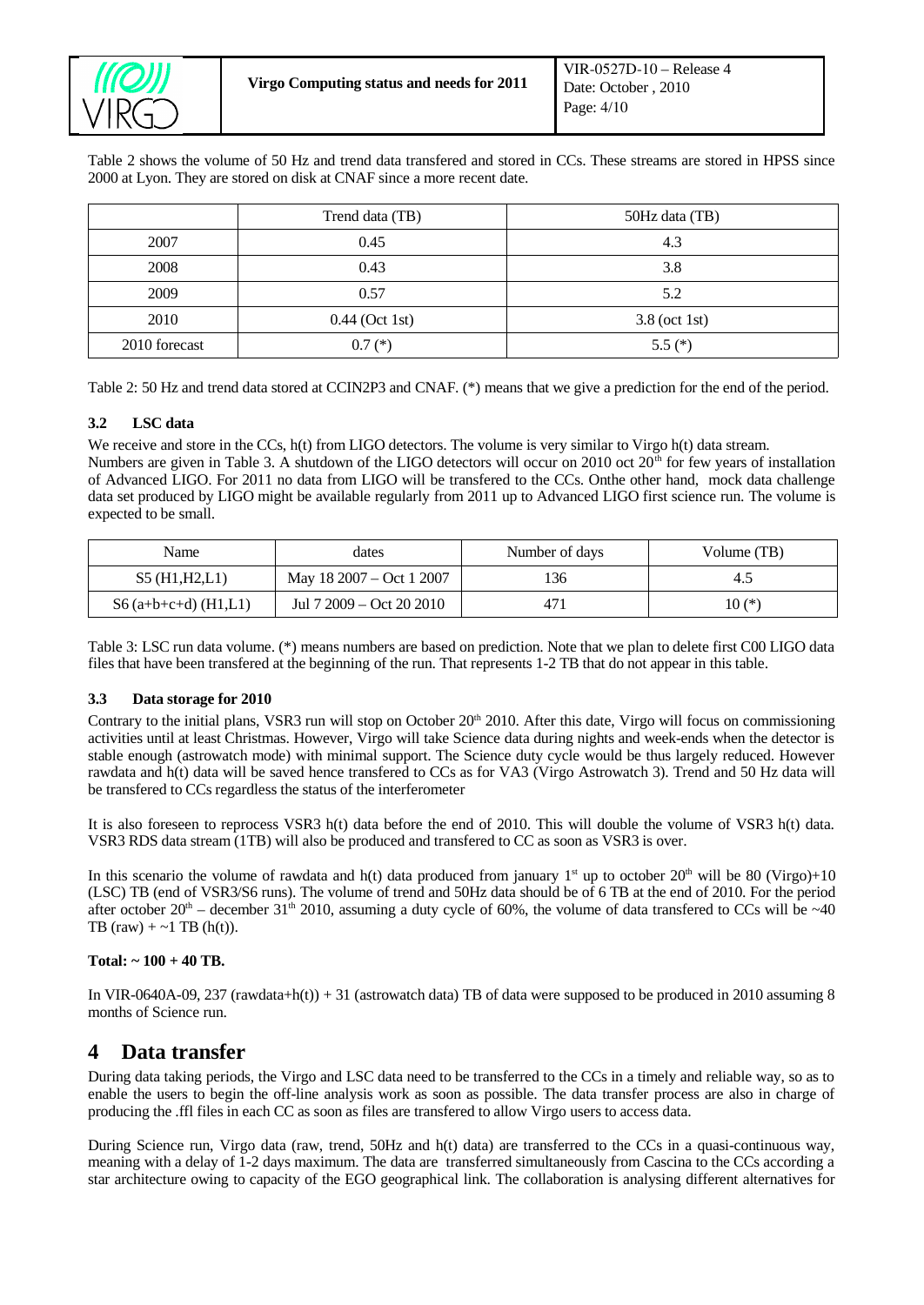

the tools to be used for the transfer. Tools like bbftpPro and SRB are to be used like the engines for the data replication software developed for the data transfers in 2010. For 2011, the use of other GRID tools like *lcg-utils* is considered, but the Virgo collaboration and EGO have not arrived to a final decision. On demand, other set of data, such as calibration or "interesting" data set for commissioning are transferred to CCs where they can be analysed.

To transfer LIGO data to the Cascina site and Virgo h(t) data to a LIGO site (AEI Hannover) we use Lightweight Data Replicator (LDR) of the LIGO collaboration. LIGO data need then to be transferred to the CCs with the same priority of Virgo data.

The precise location of the data in each CC is given in Appendix A. This location scheme has to be respected to avoid further data migration

The transfer of LIGO h(t) data to Cascina site and of Virgo h(t) data to LSC sites for network low latency analysis is performed also with a different tool (Cm) with a latency of some minutes. This task is under the responsability of Benoit Mours and Alain Masserot.

## <span id="page-4-2"></span>**5 Storage at CNAF and CCIN2P3 : present status**

In Lyon, all data are stored in HPSS. When data are transfered from outside, they are written directly into HPSS. Some are produced locally (for instance reprocessed h(t) ). In that case they are temporary stored on disk and then moved to HPSS from which users access them. The access to data files stored on HPSS is provided through 2 means: most of the jobs are using XrootD, but an access through SRB is also granted. Cache disks are necessary to provide a reliable and fast access to data

In Bologna, the most recent data (corresponding to approximately 2 years of data) are stored on gpfs disks. Older data are then moved to CASTOR. Users access data stored on disk.

Table 4 and 5 summarize the volume of data stored on the different storage systems in Lyon and Bologna.

| Year               | HPSS(TiB) | XrootD cache (TiB)<br>used / available for Virgo | SRB cache (TiB)<br>used /available for all experiments | sps(TiB)<br>used /available for Virgo |
|--------------------|-----------|--------------------------------------------------|--------------------------------------------------------|---------------------------------------|
| 2009               | 317       | 109/184                                          | 32/106                                                 | 1.1/5.4                               |
| 2010 (oct 1st) $ $ | 399       | 162 / 184+124                                    | 32/203                                                 | 3.6/5.4                               |

Table 4: CCIN2P3 storage resource utilization by Virgo. The volume "available" represents the volume that is guarantied to Virgo (resources shared by many experiments) or that is shared by a pool of experiments. For 2010 the "available" volume guarantied to Virgo takes into account what has been requested and is explicitly written.

| Year             | Gpfs $4(TB)$<br>used / available for Virgo | Gpfs $3$ (TB)<br>used / available for<br>Virgo | CASTOR (TB)<br>used / available for Virgo | CASTOR disk (TB)<br>used / available for all<br>experiments |
|------------------|--------------------------------------------|------------------------------------------------|-------------------------------------------|-------------------------------------------------------------|
| 2009             | $190 (+) / 254$                            | 9/16                                           | $145/$ (+)                                | $^{(+)}$                                                    |
| $2010$ (oct 1st) | $261 / 254 + 188 = 442$                    | 16/16                                          | 163/165                                   | 17/36                                                       |

Table 5: CNAF storage resource utilization by Virgo. The volume "available" represents the volume that is assigned to Virgo or that is shared by a pool of experiments. For 2010 the "available" volume assigned to Virgo takes into account what has been requested.  $(+)$  means that the exact number is not known.

## <span id="page-4-1"></span>**6 Computing and storage in 2010 and 2011**

We describe in the following the computing and storage use in the previous years and give an estimation for 2011.

## <span id="page-4-0"></span>**6.1 Computing**

The computing needs for 2010, outlined in the VIR-0640A-09, were based on the actual use of computing resources during previous years and on the basis of the possible planned searches on S5/VSR1 data and S6/VSR2 data. 320,000 and 305,000 kSI2k.day for CNAF and CCIN2P3 respectively were demanded. On October  $1<sup>st</sup>$  2010, much less has been consumed:  $\sim$ 54000 kSI2k.day and 28000 kSI2k.day. The consumption over the last years is reported in Table 4. Note that since now on we use the energy unit HES06.day instead of kSI2k.day. The conversion factor is: 1kSI2k.day = 4 HS06.day. Numbers in Table 4 have been updated accordingly.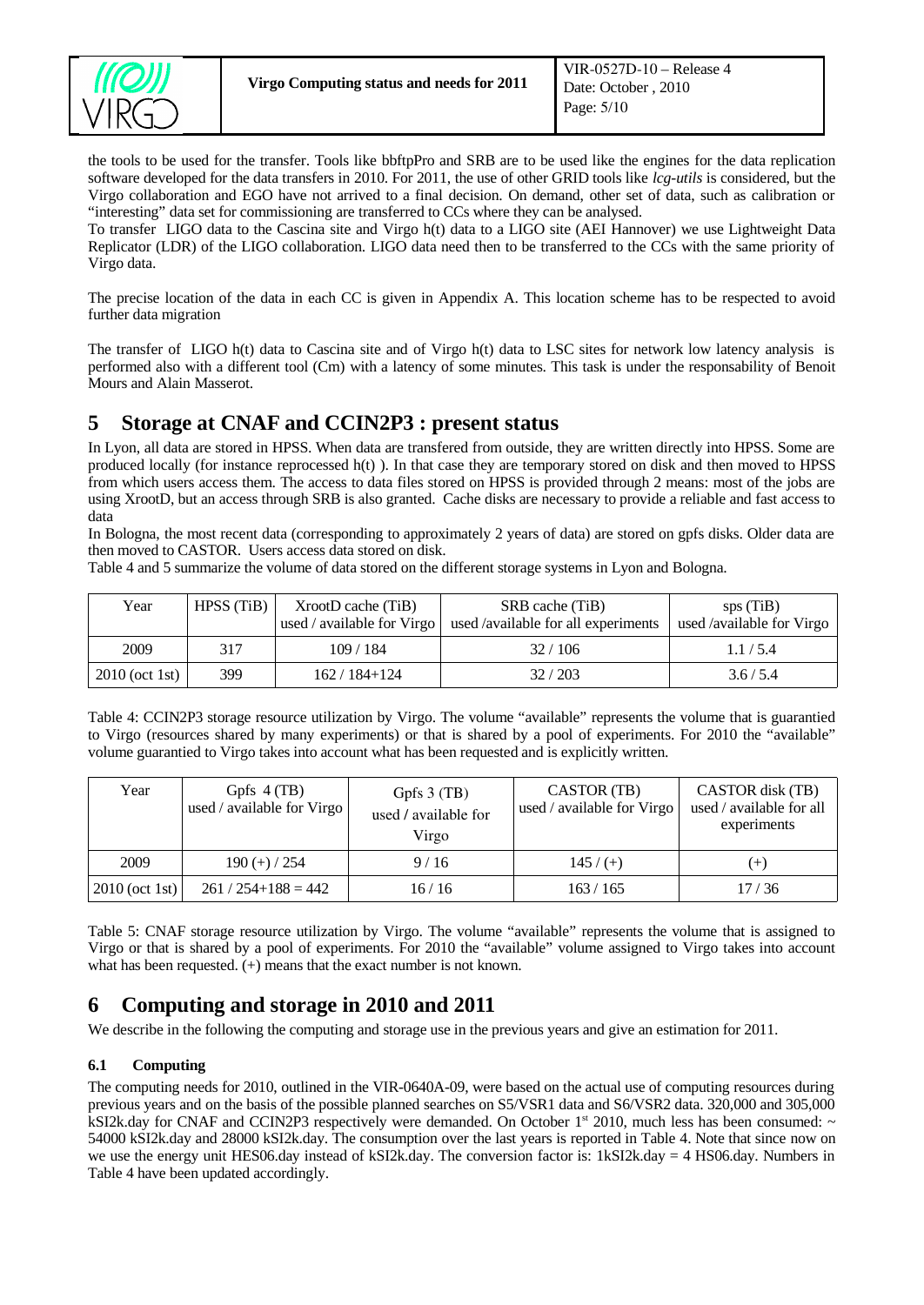

| Period              | CNAF (HSE06.day)     | CCIN2P3 (HSE06.day) |
|---------------------|----------------------|---------------------|
| 2007                | 60000                | 91000               |
| 2008                | 240000 (estimation?) | 740000              |
| 2009                | 452600               | 388000              |
| $2010$ (oct $1st$ ) | 220000               | 122000              |
| 2010 (forecast)     | $280000$ (*)         | $150000$ (*)        |

Table 6: CPU consumed at CNAF and CCIN2P3 over the recent years. 2010 values are for the first 9 months of 2010. (\*) means numbers are based on prediction.

At CNAF, the main activity in 2010 has been the Continuous Wave search and at Lyon the all-sky search for neutron stars ring-down on S5/VSR1 and MBTA Compact Binary Coalescing search in VSR2/VSR3/S6 data have been the main consumers. These searches access mainly to h(t) data streams. On the other, detchar/DQ jobs have been run in Lyon. These jobs mainly access to raw data files (in 2010 that concerned VSR2 and VSR3). No major overload is expecting before the end of the year at both centers.

Based on 2010 activity and inputs from physics groups, we have estimated the needs for 2011 as reported in Table 5. Note that Virgo Stochastic Background searches are performed on GRID Pisa cluster and/or LSC cluster. A large fraction of burst and cbc searches run by Virgo members in 2010 and 2011 are using LSC clusters.

|                            | CNAF/Bologna [HSE06.day] | IN2P3/Lyon [HSE06.day] |
|----------------------------|--------------------------|------------------------|
| Continuous signals         | 400000                   |                        |
| Burst sources              |                          | 80000                  |
| Stochastic Background      |                          |                        |
| <b>Coalescing Binaries</b> | 30000                    | 30000                  |
| Detector Characterization  | 4000                     | 4000                   |
| Total                      | 434000                   | 114000                 |

Table 7: Computing needs for 2011 in HSE06.day units.

#### <span id="page-5-1"></span>**6.2 Storage**

#### <span id="page-5-0"></span>**6.2.1 CNAF/Bologna and CCIN2P3/Lyon present situation - summary**

The storage situation at CNAF/BOLOGNA is (October 1<sup>st</sup>):

- Disk: 442 TB total, 182 TB free -- storage;
- Disk: 16 TB total, 0 TB free -- user space.
- CASTOR: 163 TB total, 2 TB free tape
- CASTOR: 36 TB total, 19 TB free buffer disk

The storage situation at CCIN2P3/LYON is (October 1<sup>st</sup>):

- XrootD cache: 308 TiB total, 146 TiB free;
- HPSS: 400 TiB,
- SRB cache: 32 TiB
- sps disk: 5 TiB total, 1.4 TiB free

The storage situation by the end of 2010 should be rather comfortable (less data transferred so far). See Table 8 for the requested increase in storage for 2010 and 2011. 2011 requests are based on an estimate of free space by the end of 2010. Following the scenario described in section 3.3 for the " after oct  $20<sup>th</sup>$ " period we will have: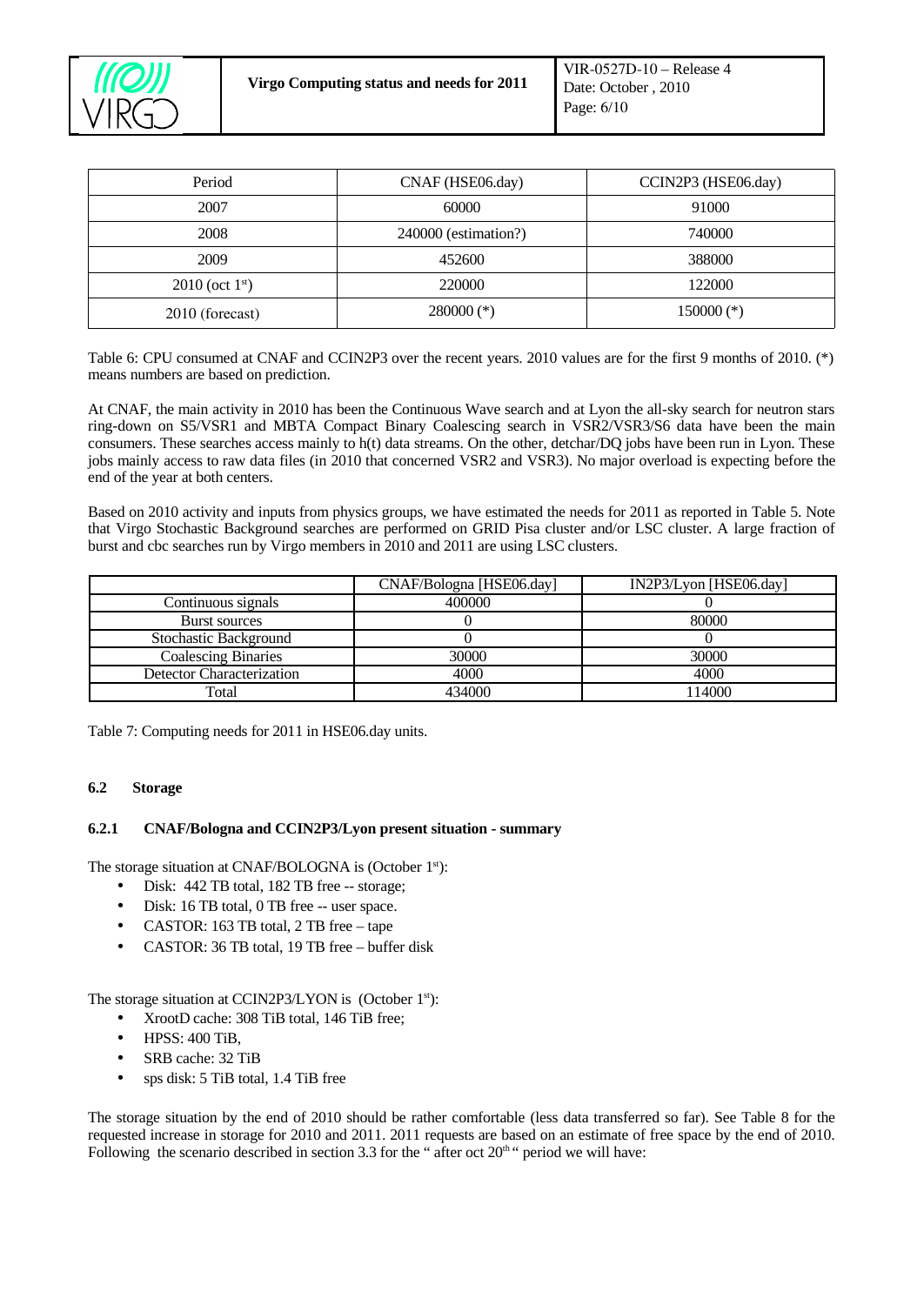

- $\sim$  25 TB of data produced by the end of VSR3 (including RDS and reprocessed h(t))
- $\bullet$  ~ 40 TB of data produced in astrowatch mode.

Let's say that  $\sim$  70 TB will be transfered in the CCs between oct 1<sup>st</sup> and the end of the year. The expected free space should then approximately be:

Estimated free space situation at CNAF/BOLOGNA by the end of 2010:

- Disk: 110 TB free storage;
- Disk: 0 TB free user space.
- CASTOR: 2 TB free tape (if nothing changes wrt oct 1st)
- CASTOR: 19 TB free buffer disk (if nothing changes wrt oct 1st)

Estimated free space situation at CCIN2P3/Lyon by the end of 2010:

• XrootD cache: ~100 TiB free:

In 2011, it's likely we will have a Science run (VSR4) of a few months before the Advanced Virgo shutdown. The exact number of months is still unknown. We will give predictions in the scenario of a 6 months<sup>[3](#page-6-1)</sup> run with VSR2 equivalent duty cycle and rawdata acquisition rate (11.3 MB/s):

- 190 TB of rawdata
- $\bullet$  5 TB of  $h(t)$
- 6TB of trend and 50 Hz data (assuming 2009 volumes)
- 1 TB of mock data challenge from LIGO.

#### **Total: ~ 200 TB which would represent the largest Science run undertaken by Virgo.**

Given the expected free space we expect to have at the end of 2010, and given the requests from the physic groups we make the following demands:

CCIN2P3/Lyon:

- no XrootD cache disk increase, because VSR2 raw data won't be fully accessed anymore, but only a fraction.<br>● 200 TB in HPSS to store VSR4 data
- 200 TB in HPSS to store VSR4 data
- no sps disk space increase

CNAF/Bologna:

- No new disk increase to store VSR4 data if we start to move VSR2 rawdata (160TB) to CASTOR/GEMSS during 2011 (can't be done in the first months of 2011 as VSR2 rawdata will be used by CW and CBC in the next 6 months). But the extra 110 TB free disk should be enough to manage the transition where we still have VSR2 rawdata on disk and VSR4 rawdata coming.
- 160 TB in CASTOR to move VSR2 rawdata by the end of 2011
- gpfs\_3 (user) disk space increase of 25 TB

| Period | CNAF/Bologna<br>gpfs disk / CASTOR / user disk [TB] | $IN2P3/L$ von<br>XrootD cache / HPSS / user disk [TiB] |
|--------|-----------------------------------------------------|--------------------------------------------------------|
| 2009   | 120/90/0                                            | 44/190/2                                               |
| 2010   | 184 / 20 / 0                                        | $124/160^{4}/0$                                        |
| 2011   | $0/160/25$ (requested)                              | $0/200/0$ (requested)                                  |

Table 8: increase of storage space in the Virgo CCs since 2009.

#### **6.2.2 EGO/Cascina site**

In Cascina, the CW group asks for:

- <span id="page-6-0"></span>● 1 TB of disk per year to store NOEMI results.
- NOEMI has 6 olnodes with 4GB each. An increase of 4 GB RAM (total 8 GB) is required.

<span id="page-6-1"></span> $3$ Which seems to be an upper limit if Adv Virgo shutdown starts in July 2011.

<span id="page-6-2"></span><sup>&</sup>lt;sup>4</sup>This is what is expected to be used in HPSS by the end of 2010.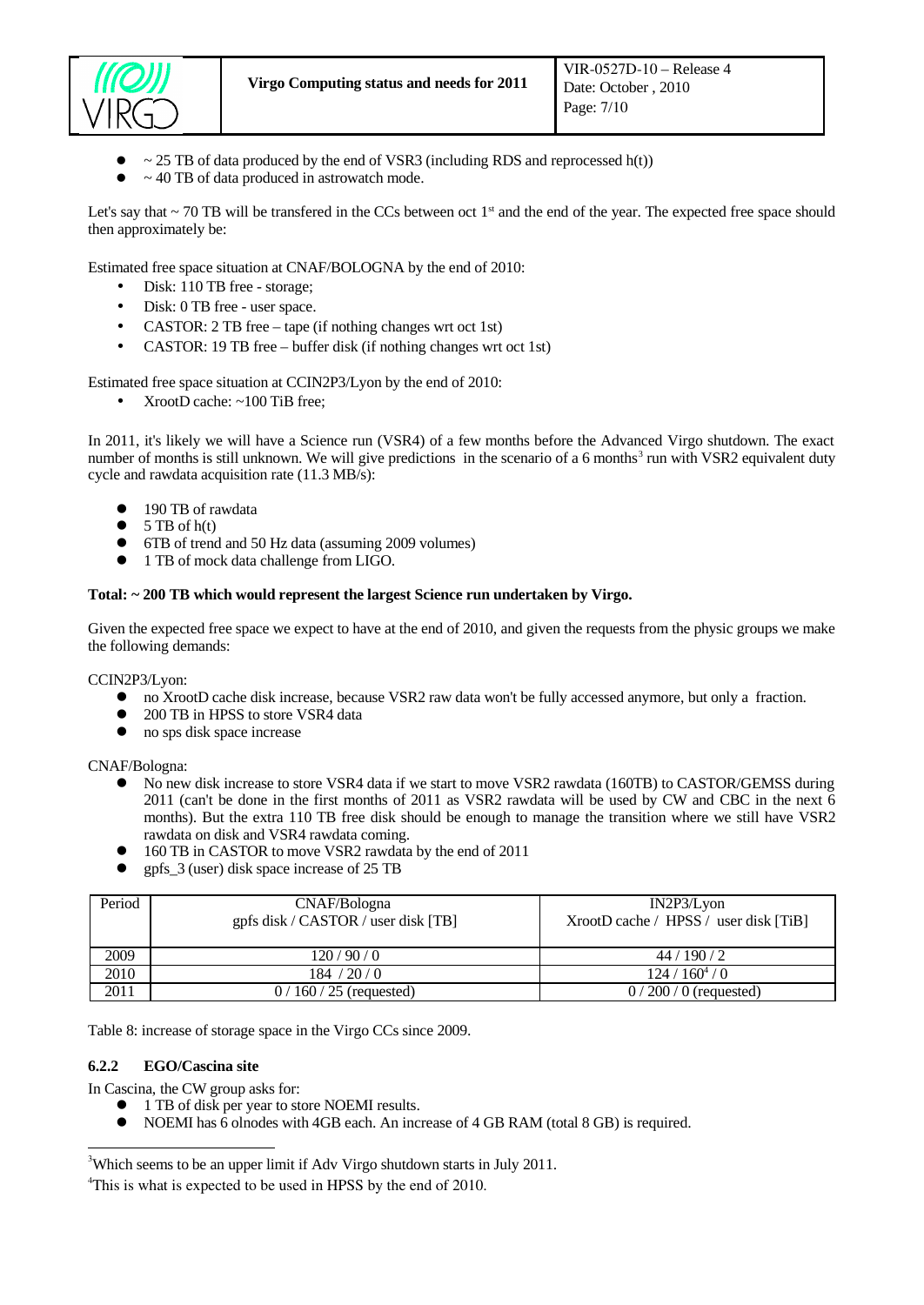

## <span id="page-7-0"></span>7 Annex A: location of Virgo data at Lyon and Bologna

In order to have a rational storage, ease management and avoid to move data after they have been transferred, we propose to follow the following convention for data files storage at each CC. The first part (prefix) of the path depends on location and media.

| Location/media | Prefix name                             |
|----------------|-----------------------------------------|
| CNAF           | /storage/gpfs_virgo4/virgo/data/        |
| Lyon/HPSS      | cchpssvirgo:/hpss/in2p3.fr/group/virgo/ |
| $L$ yon/SRB    | /ccin2p3/virgo/                         |

Table 9: prefix names of the storage path of data at CNAF and CCIN2P3. Note that files in Lyon that appear in SRB and HPSS have exactly the same path. Only the prefix is different.

Then, depending on the data files content, we have the following path convention (example given for Lyon. See Table 10 for the exact full path both for Lyon and Bologna).

Virgo rawdata, h(t) and RDS are stored following the generic path:

raw: <prefix>/Run/<run\_name>/raw/<period>/ proc: <prefix>/Run/<run\_name>/proc/[<processing\_nb>] RDS: <prefix>/Run/<run\_name>/RDS/

Virgo trend and 50 Hz data are stored following the generic path:

50Hz <prefix>/DATA/50Hz/<year>/ trend: <prefix>/DATA/trend/<year>/

| Run              | Data type  | CCIN2P3 location                                                                                                                             | <b>CNAF</b> location                                                                                                 |
|------------------|------------|----------------------------------------------------------------------------------------------------------------------------------------------|----------------------------------------------------------------------------------------------------------------------|
| VSR <sub>1</sub> | raw        | Run/VSR1/raw/863-865<br>Run/VSR1/raw/866-868<br>Run/VSR1/raw/869-871<br>Run/VSR1/raw/872-875                                                 | VSR1/rawdata/                                                                                                        |
|                  | proc       | Run/VSR1/proc/<br>Run/VSR1/proc/V2<br>Run/VSR1/proc/V3                                                                                       | VSR1/procdata<br>VSR1/VSR1-HrecV1<br>VSR1/hrec-v2                                                                    |
|                  | <b>RDS</b> | Run/VSR1/RDS (not there)                                                                                                                     | VSR1/VSR1/RDS (not there)                                                                                            |
| VSR <sub>2</sub> | raw        | Run/VSR1/raw/931-933<br>Run/VSR1/raw/934-936<br>Run/VSR1/raw/937-939<br>Run/VSR1/raw/940-943<br>Run/VSR1/raw/943-946<br>Run/VSR1/raw/946-948 | VSR2/raw/931-933<br>VSR2/raw/934-936<br>VSR2/raw/937-939<br>VSR2/raw/940-943<br>VSR2/raw/943-946<br>VSR2/raw/946-948 |
|                  | proc       | Run/VSR2/proc/<br>Run/VSR2/proc/V2<br>Run/VSR2/proc/V3                                                                                       | VSR2/proc/<br>VSR2/hrec_v2<br>VSR2/hrec v3                                                                           |
|                  | <b>RDS</b> | Run/VSR2/RDS/ (not yet produced)                                                                                                             | VSR2/RDS/ (not yet produced)                                                                                         |
| VSR <sub>3</sub> | raw        | Run/VSR3/raw/970<br>Run/VSR3/raw/966                                                                                                         | VSR3/raw/970<br>VSR3/raw/966                                                                                         |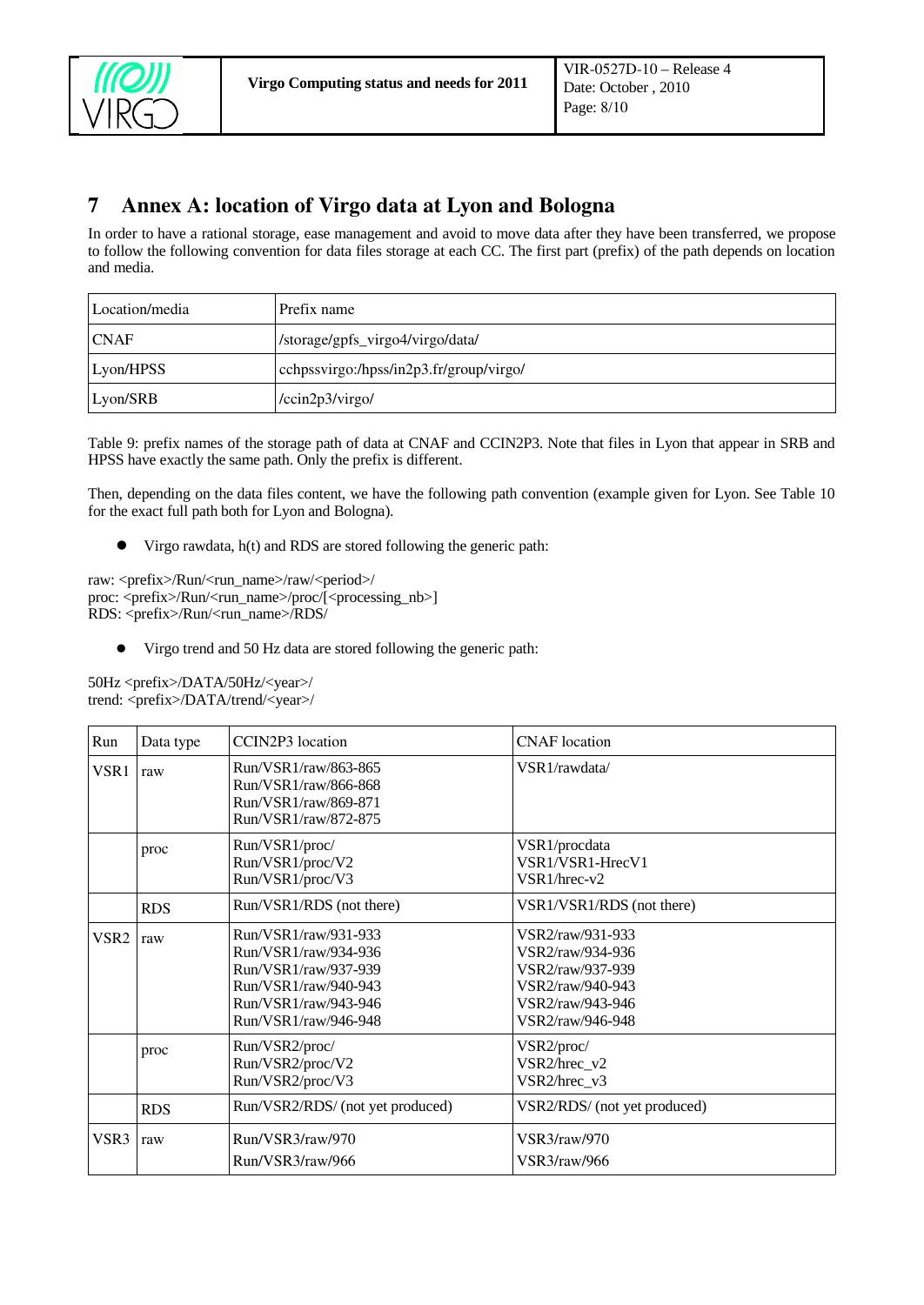

|                 |            | Run/VSR3/raw/965<br>Run/VSR3/raw/969<br>Run/VSR3/raw/968<br>Run/VSR3/raw/967<br>Run/VSR3/raw/971                                                                                           | VSR3/raw/965<br>VSR3/raw/969<br>VSR3/raw/968<br>VSR3/raw/967<br><b>VSR3/raw/971</b> |  |
|-----------------|------------|--------------------------------------------------------------------------------------------------------------------------------------------------------------------------------------------|-------------------------------------------------------------------------------------|--|
|                 | proc       | Run/VSR3/proc<br>Run/VSR3/proc/V2 (not yet produced)                                                                                                                                       | VSR3/proc<br>VSR3/hrec_v2 (not yet produced)                                        |  |
|                 | <b>RDS</b> | Run/VSR3/RDS (not yet produced)                                                                                                                                                            | VSR3/RDS (not yet produced)                                                         |  |
| VSR4            | raw        | Run/VSR4/raw/978 (not yet produced)                                                                                                                                                        | VSR4/raw/978 (not yet produced)<br>                                                 |  |
|                 | proc       | Run/VSR4/proc (not yet produced)                                                                                                                                                           | VSR4/proc (not yet produced)                                                        |  |
|                 | <b>RDS</b> | Run/VSR4/RDS (not yet produced)                                                                                                                                                            | VSR4/RDS (not yet produced)                                                         |  |
| VA1             | raw        | Run/VA1/raw                                                                                                                                                                                | VA1/raw (not there)                                                                 |  |
|                 | proc       | Run/VA1/proc                                                                                                                                                                               | VA1/proc (not there)                                                                |  |
| VA <sub>2</sub> | raw        | Run/VA2/raw (not there)                                                                                                                                                                    | VA <sub>2</sub> /raw                                                                |  |
|                 | proc       | Run/VA2/proc (not there)                                                                                                                                                                   | VA2/proc (not there)                                                                |  |
| VA3             | raw        | Run/VA3/raw/971 (not yet produced)<br>Run/VA3/raw/972<br>Run/VA3/raw/973<br>Run/VA3/raw/974<br>Run/VA3/raw/975<br>Run/VA3/raw/976<br>Run/VA3/raw/977<br>Run/VA3/raw/978                    | VA3/raw/971 (not yet produced)                                                      |  |
|                 | proc       | Run/VA3/proc (not yet produced)                                                                                                                                                            | VA3/proc (not yet produced)                                                         |  |
| S <sub>5</sub>  | H1         | Run/S5/H-H1_RDS_C03_L2                                                                                                                                                                     | LIGO/S5/H-H1_RDS_C03_L2 (not there)                                                 |  |
|                 | H2         | Run/S5/H-H2_RDS_C03_L2                                                                                                                                                                     | LIGO/S5/H-H2_RDS_C03_L2 (not there)                                                 |  |
|                 | L1         | Run/S5/L-L1_RDS_C03_L2                                                                                                                                                                     | LIGO/S5/L-L1 RDS C03 L2 (not there)                                                 |  |
| S <sub>6</sub>  | H1         | Run/S6/H1_LDR_C02_L2/ <xxxx>/</xxxx>                                                                                                                                                       | LIGO/S6/H1_LDR_C02_L2/ <xxxx>/ (not there)</xxxx>                                   |  |
|                 | L1         | Run/S6/L1_LDR_C02_L2/ <xxxx>/</xxxx>                                                                                                                                                       | LIGO/S6/H1_LDR_C02_L2/ <xxxx>/ (not there)</xxxx>                                   |  |
| trend           |            | DATA/trend/2002<br>DATA/trend/2003<br>DATA/trend/2004<br>DATA/trend/2005<br>DATA/trend/2006<br>DATA/trend/2007<br>DATA/trend/2008<br>DATA/trend/2009<br>DATA/trend/2010<br>DATA/trend/2011 | Apr-2006<br>May-2006<br>Jun-2006<br>                                                |  |
| 50Hz            |            | DATA/50Hz/2002                                                                                                                                                                             | 50Hz_archive/2006                                                                   |  |